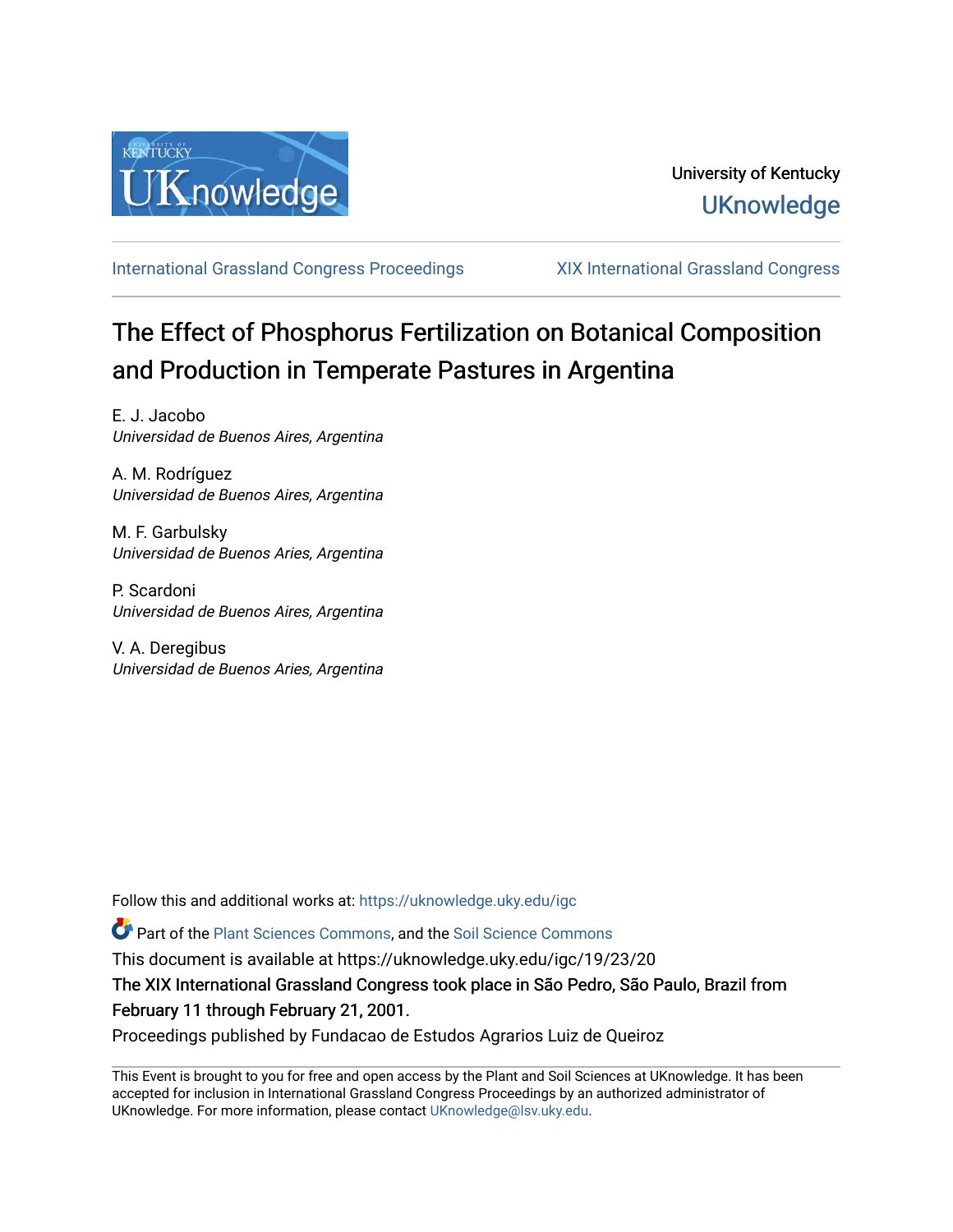# **THE EFFECT OF PHOSPHORUS FERTILIZATION ON BOTANICAL COMPOSITION AND PRODUCTION IN TEMPERATE PASTURES IN ARGENTINA.**

E.J. Jacobo, A.M. Rodríguez, M.F. Garbulsky, P. Scardoni and V.A. Deregibus. Facultad de Agronomía, Universidad de Buenos Aires, Argentina.

## **Abstract**

The objective of this paper is to evaluate floristic changes and above-ground primary production in native grasslands and old pastures dominated by tall fescue (*Festuca arundinacea)* that were fertilized with different levels of phosphorus. For this, aerial biomass was sequentially harvested from November 1998 to October 1999. Above-ground production of native grassland more than doubled (from 3000 to 7300 kg DM/ha) with the highest level of P through the increment of three naturalized species: the winter annual ryegrass (*Lolium multiflorum*) and two legumes: white clover (*Trifolium repens)* and lotus (*Lotus corniculatus*). In contrast, above-ground production of old fescue pastures remained unchanged while nutritive value improved as legumes and warm-season grasses increased where they were fertilized.

**Keywords:** native grasslands, *Festuca arundinacea*, phosphorus, floristic composition, productivity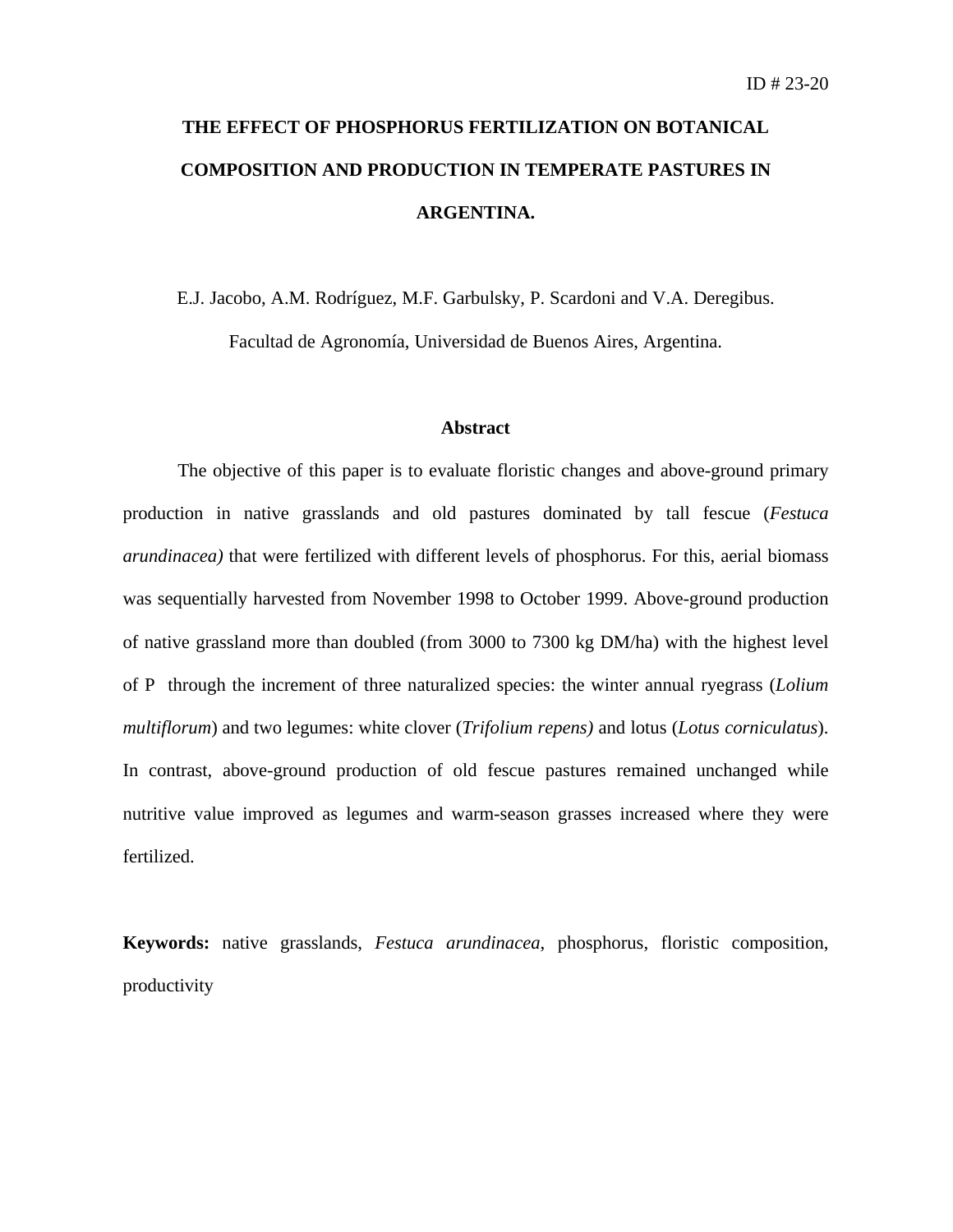# **Introduction**

Native grasslands and cultivated tall fescue pastures are main forage resources in the Argentinian Flooding Pampa, region which beef production is limited due to the seasonality of forage growth and the absence of legumes species. Native grasslands show a severe winter shortage of forage due to the low density of cool-season grasses (Jacobo et al, 2000) while fescue pastures growth is interrupted during the warm period. Mineral deficiencies depress winter growth rate of both communities (Vazquez y Barberis, 1982). In spite of this, nitrogen fertilization is not a common agronomic practice in the region, although experiments show significant improvement in winter-spring productivity through nitrogen supply (Fernandez Greco et al, 1995; Fernandez Greco y Mazzanti, 1998; Fernandez Greco et al, 1998). Soil enrichment of N may be achieved increasing the density of legumes, capable of symbiotic fixation. For this it is necesary to overcome a severe phosphorus deficiency (Darwich, 1983), that limit legumes density in these communities. The objective of this work is to evaluate floristic changes and above-ground primary production (ANPP) in native grasslands and tall fescue pastures that were fertilized with different levels of phosphorus.

#### **Material and Methods**

The study site was located in a commercial farm where cow-calf operations were performed, in the Flooding Pampa region, 280 km southwest of Buenos Aires. Mean annual rainfall is 1008 mm distributed throughout the year. Monthly mean temperatures range from 6.8 $\degree$ C in July to 21.8 $\degree$ C in January.

Forage resources are native grasslands (dominated by *Paspalum dilatatum, Lolium multiflorum, Sporobolus piramidatus)* and pastures dominated by tall fescue. Rotational stocking was performed, moving the cow-calf herd through the paddocks with occupation and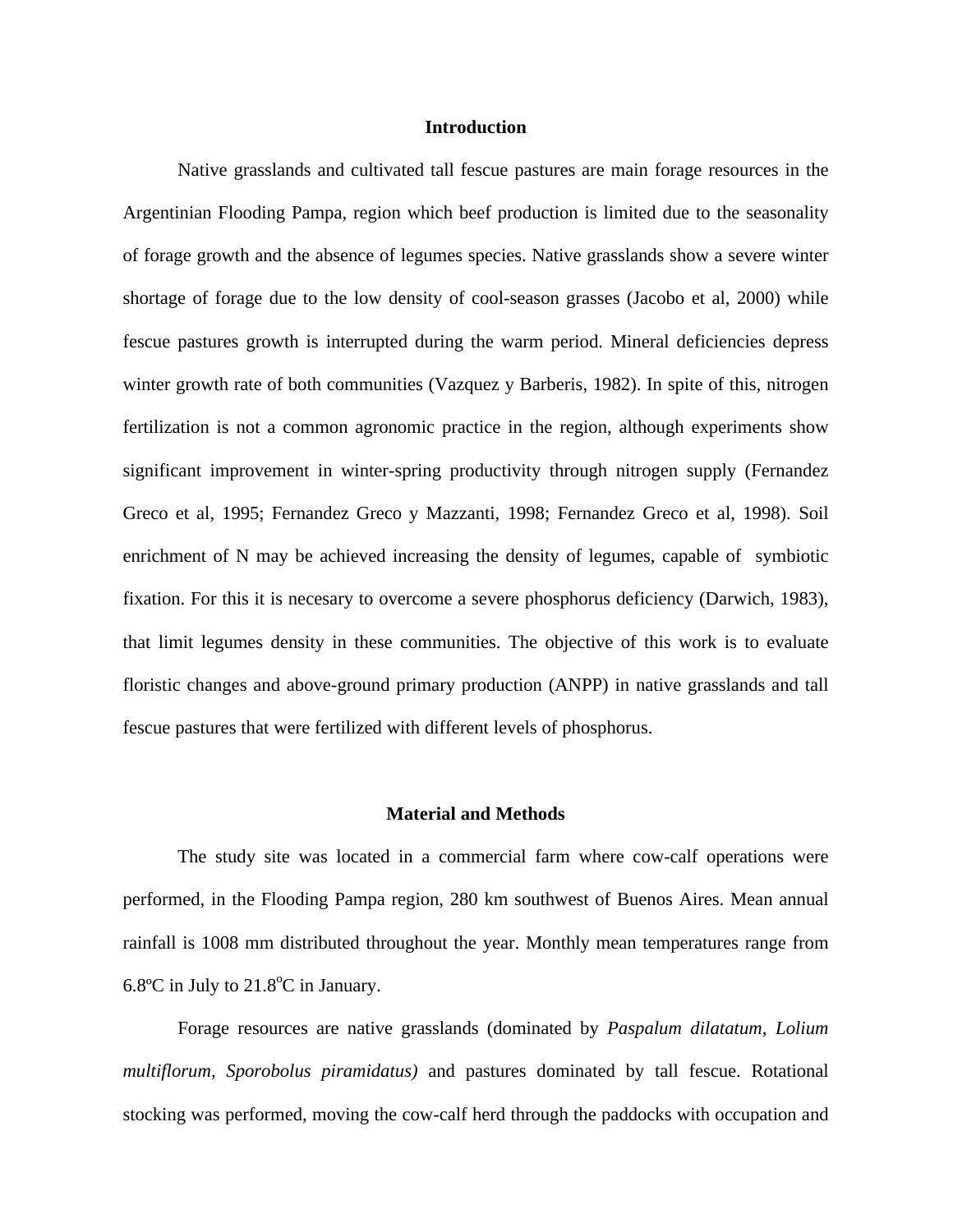rest periods that varied according to the growth rate of forage species (around thirty days in the spring and between sixty and ninety days in summer and winter).

Three paddocks of each community were selected and a different fertilization program applied on each one:

 $F2 = 200$  kg rock phosphate  $+ 80$  kg mono-ammonium phosphate in 1997;

80 kg mono-ammonium phosphate in September 1998 and

40 kg mono-ammonium phosphate in April 1999.

F1= 80 kg mono-ammonium phosphate in September 1998 and

40 kg mono-ammonium phosphate in April 1999.

F0= without nutrient supply.

Total aboveground biomass was harvested from November 1998 to October 1999 before and after each occupation period. On each paddock ten samples of 0.09  $m<sup>2</sup>$  were randomly located and clipped to ground level on each date. Samples were separated by hand into five components (legumes, annual cold-season grasses, fescue, warm-season grasses and no forage dicots), oven dried at  $70^{\circ}$ C and weighed.

A split-plot analysis was applied to test differences between aboveground net primary production for each floristic group, where within-experimental-unit variation was attributed to sampling dates and among-experimental-units variation was attributed to phosphorus fertilization. Tuckey test was performed to analyze differences between programs of phosphorus fertilization.

#### **Results and Discussion**

ANPP in native grasslands fertilized with the highest level of phosphorus supply (F2) more than doubled (7300 kg DM/ha/year) in relation to that registered without fertilization (F0) (3000 kg DM/ha/year) or doubled compared with the less intensive supply (F1) (3500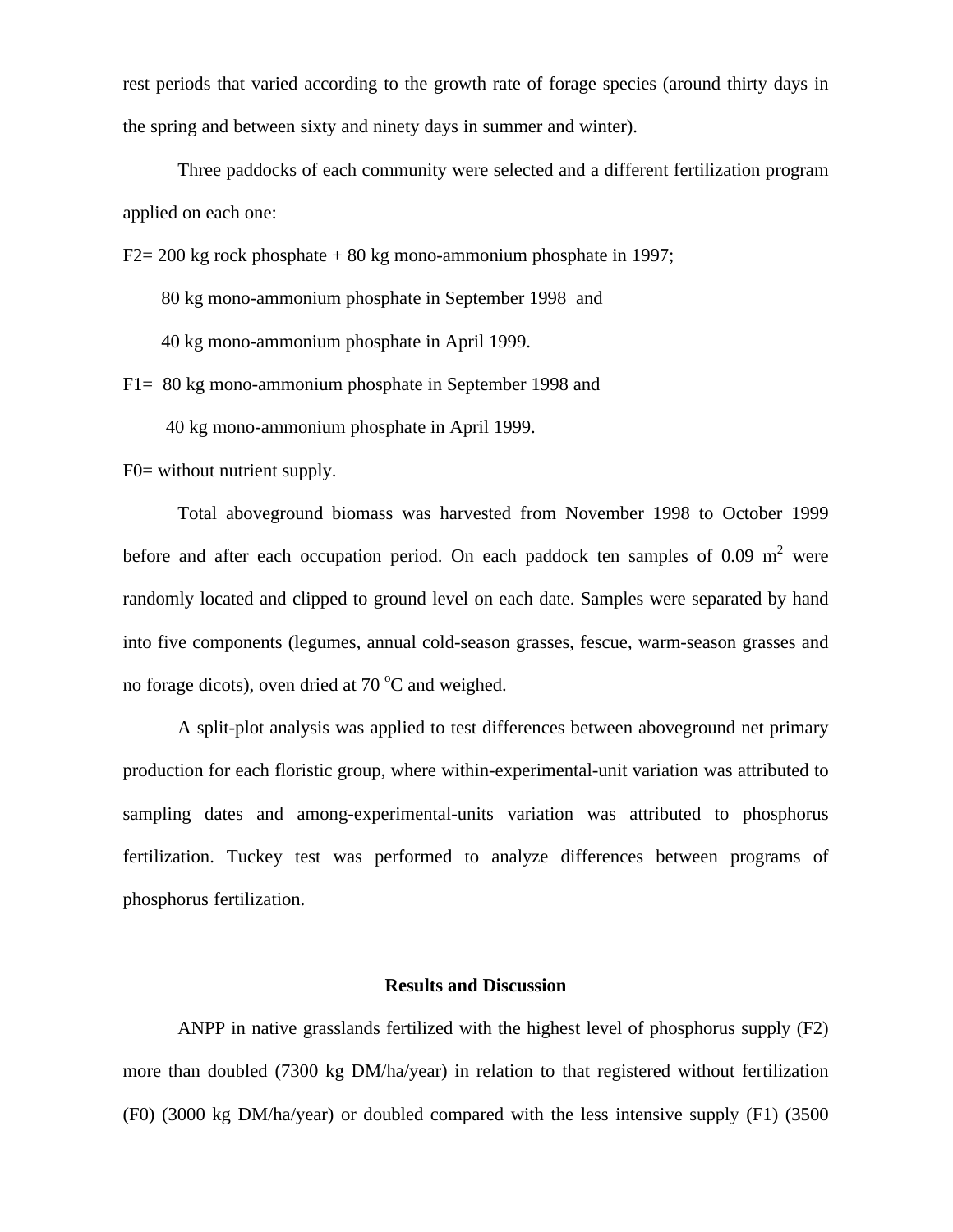kg/ha/year), while in tall fescue pastures fertilization didn't modify aboveground primary production (around 7500 kgDM /ha/year).

In native grasslands, ANPP increases as a consequence of the increment of growth rate of annual cool-season grasses (77 % of this group is *Lolium multiflorum*) and legumes (*Lotus tenuis* in December and *Trifolium repens* from February to October) (Table 1). These results show that phosphorus fertilization may contribute to overcome the severe winter shortage of forage, together with a protein supply of high strategic value caused by the increment of legumes. The last effect is not observed when high levels of nitrogen are supplied (Fernandez Greco et al, 1998; Fernandez Greco y Mazzanti, 1998). Simultaneously to the increment of cool-season grasses and legumes growth rates it was observed a reduction of warm-season grasses growth rates (Table 1). This reduction may be attributed to the higher competitive capacity of annual cool-season grasses during spring, when the biomass increases exponentially because of the reproductive growth (Jacobo et al, 2000).

A different result was observed in fescue pasture, where ANPP was not modified by phosphorus fertilization (Table 2). Nevertheless, pastures fertilized at the highest level were colonized by *Trifolium repens* (Table 2). This change in floristic diversity may improve the nutritive value and reduce the toxic effect of fescue pastures. In addition, in the short term, the higher proportion of legumes may improve progressively the supply of N by symbiotic fixation and, consequently, the ANPP of the community.

In conclusion, high levels of phosphorus supply have shown an important effect on the colonization and productivity of cool-season grasses and legumes of native grasslands, and on the colonization by legumes in old fescue pastures, consistent with the higher phosphorus requirement of these species during establishment.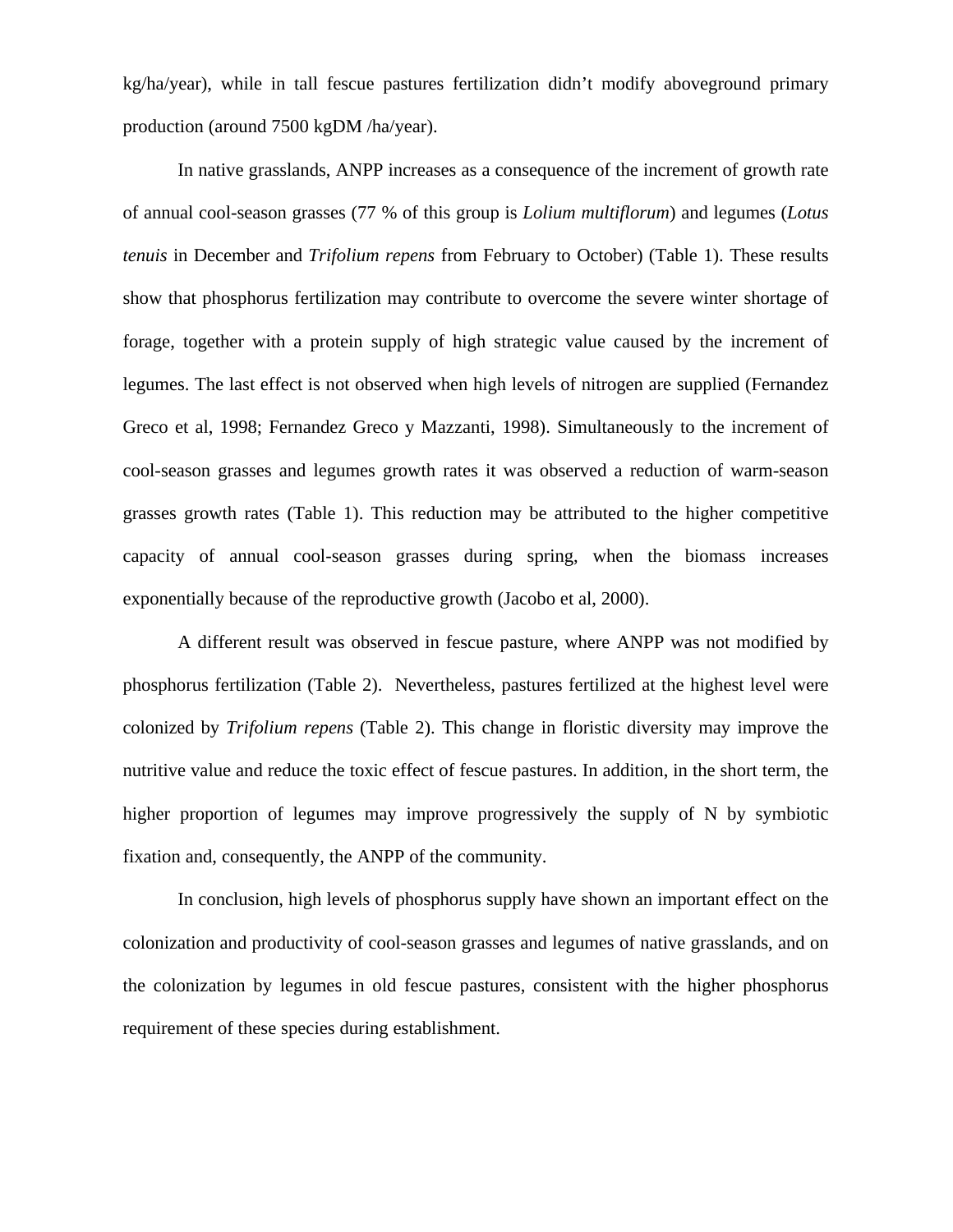## **References**

Darwich, N.A. (1983). Niveles de P asimilable en los suelos pampeanos. IDIA n<sup>º</sup> 409-412, 1-5.

Fernandez Greco, R.C. and Mazzanti A. (1998). Respuesta de un pastizal natural de la Pampa Deprimida a la fertilización nitrogenada. Rev. Arg. De Prod. Anim., **18** sup 1.

**Fernandez Greco, R.C. , Mazzanti A. and Sciotti A.** (1998). Fertilización nitrogenada y la producción de forraje de una pastura de agropiro alargado. Rev. Arg. De Prod. Anim., **18** sup 1.

Fernandez Greco, R.C., Mazzanti A. and Echeverria H.E. (1995). Efecto de la fertilización nitrogenada sobre el crecimiento de forraje de un pastizal natural de la Pampa Deprimida bonaerense (Argentina). Memorias de la XIV reunión ALPA. 19 Congreso AAPA.

**Jacobo, E., Rodriguez A, Rossi J.L., Salgado L and Deregibus V.A.** 2000. Rotational stocking and production of *Italian ryegrass* on argentinian rangelands. J. of Range Manage. **53,** 483-488.

**Vazquez, M.E. and Barberis L.A.** (1982). RIA. INTA. Buenos Aires, **17,** 13-22.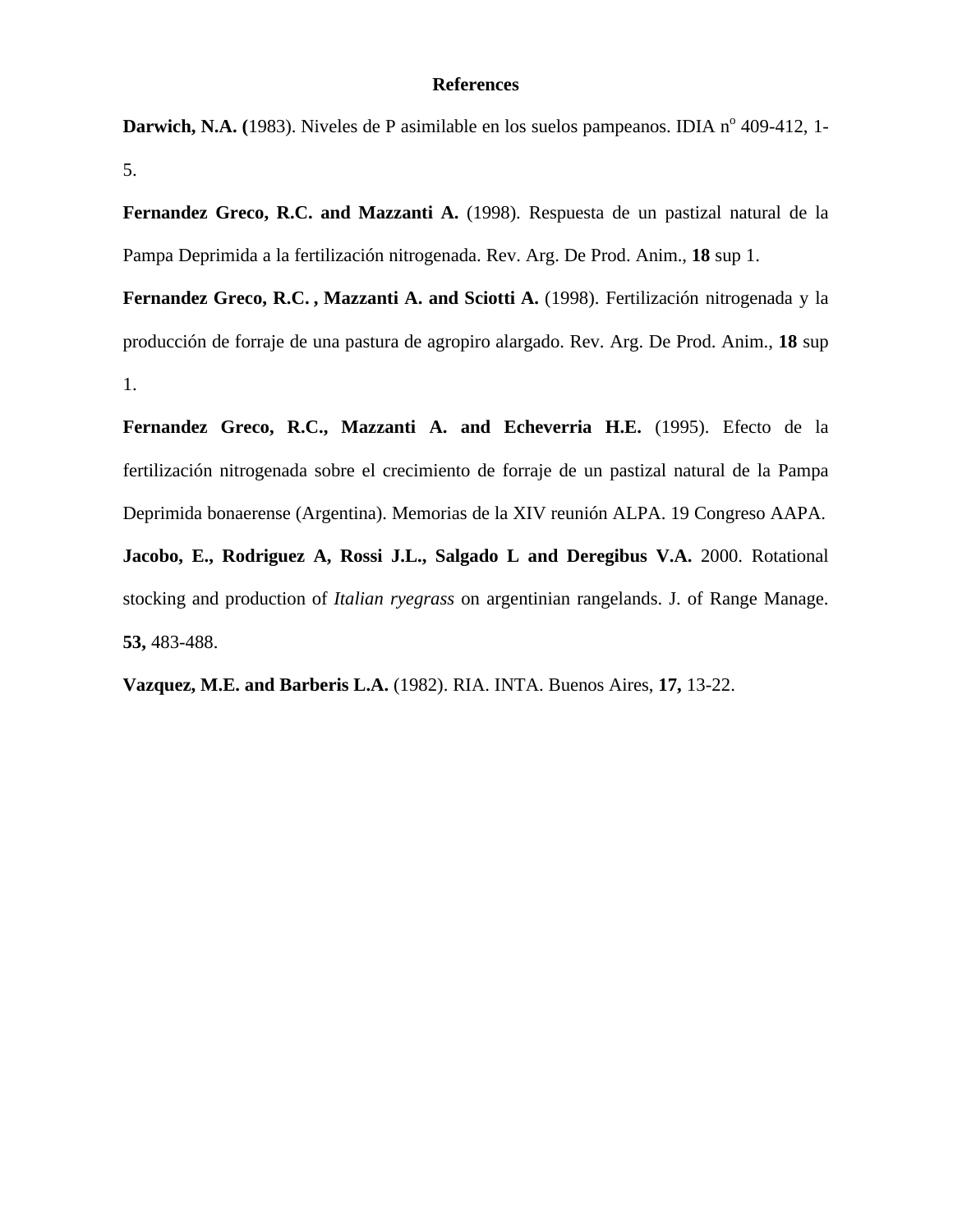| <b>Floristic group</b> | <b>Fertilization</b> |        | <b>Annual</b> |        |        |        |            |        |            |                   |
|------------------------|----------------------|--------|---------------|--------|--------|--------|------------|--------|------------|-------------------|
|                        |                      | Nov'98 |               | Dec'98 |        | Jan'99 | Feb-Jun'99 |        | Jul-Oct'99 | <b>Production</b> |
| Annual                 | F <sub>0</sub>       | 0,00   | #             | 0,00   | #      | 0,00   | 0,00       |        | $0,74$ #   | 86,66 #           |
| cool-season            | F1                   | 0,00   | #             | 0,00   | #      | 0,00   | 0,00       |        | $0,82$ #   | $146,66 \#$       |
| grasses                | F2                   | 39,60  | $\ast$        | 26,90  | $\ast$ | 0,00   | 0,00       |        | $11,74$ *  | 4735,51 *         |
| Legumes                | FO                   | 0,00   |               | 0,00   | #      | 0,00   | 0,10       | #      | 0,11#      | $24,44 +$         |
|                        | F1                   | 0,00   |               | 0,00   | $\#$   | 0,00   | 0,18       | #      | $0,89$ *   | $120,00 \#$       |
|                        | F2                   | 0,00   |               | 10,72  | $\ast$ | 0,00   | 0,24       | $\ast$ | $0,69 *$   | $502,22$ *        |
| Warm-season            | FO                   | 21,10  | $\ast$        | 9,50   |        | 12,60  | 0,60       |        | 0.00#      | $1618,99$ *       |
| grasses                | F1                   | 24,00  | ∗             | 12,30  |        | 11,90  | 0,60       |        | $0.70*$    | 1787,27 *         |
|                        | F2                   | 8,12   | #             | 11,90  |        | 12,50  | 1,10       |        | $0,00$ #   | $1260,35$ #       |
| No forage              | FO                   | 9,40   |               | 4,20   |        | 9,30   | 2,02       |        | 1,68       | 1289,99           |
| dicots                 | F1                   | 14,00  |               | 4,40   |        | 3,90   | 2,95       |        | 2,97       | 1466,64           |
|                        | F2                   | 12,00  |               | 8,80   |        | 2,00   | 0,62       |        | 0,21       | 877,76            |

**Table 1 -** Aboveground net primary productivity (kg/ha/day) and annual production (kg/ha/year) of different floristic groups of natural grasslands under different phosphorous fertilization programes

\*#+The means of fertilization treatments for each functional group with different symbols are significantly different (P< 0.05)